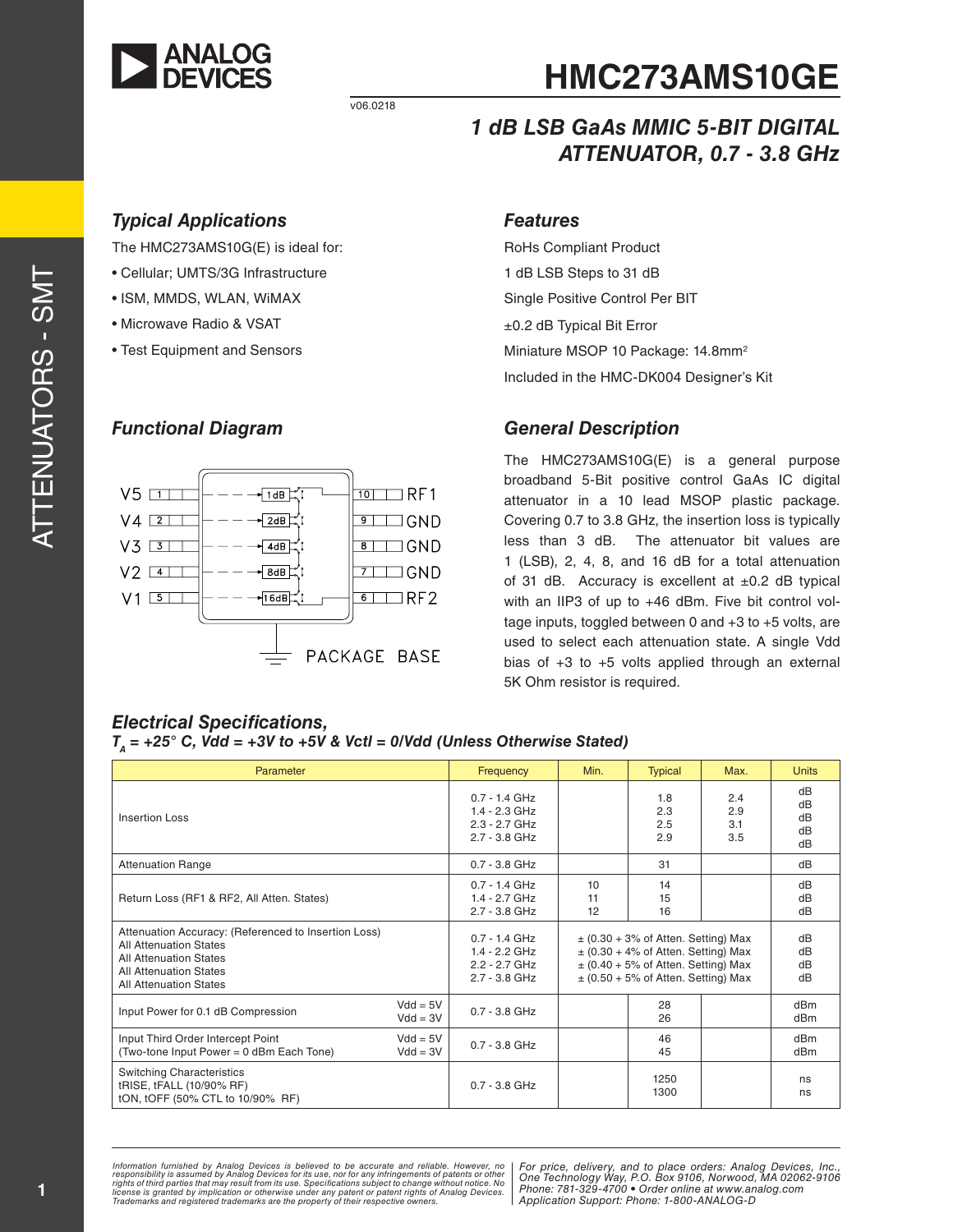

#### *1 dB LSB GaAs MMIC 5-BIT DIGITAL ATTENUATOR, 0.7 - 3.8 GHz*



v06.0218

#### *Normalized Attenuation*

*(Only Major States are Shown)*







*Return Loss RF1, RF2*   $\overline{0}$ IL 1 dB -5  $\frac{2}{10}$ 4 dB 8 dB RETURN LOSS (dB) RETURN LOSS (dB)  $-10$ 16 dB 31 dB -15 -20 -25

0.5 1 1.5 2 2.5 3 3.5 4

FREQUENCY (GHz)



-30









*Note: All Data Typical Over Voltage (+3V to +5V)*

*For price, delivery, and to place orders: Analog Devices, Inc., One Technology Way, P.O. Box 9106, Norwood, MA 02062-9106 Phone: 781-329-4700 • Order online at www.analog.com Application Support: Phone: 1-800-ANALOG-D*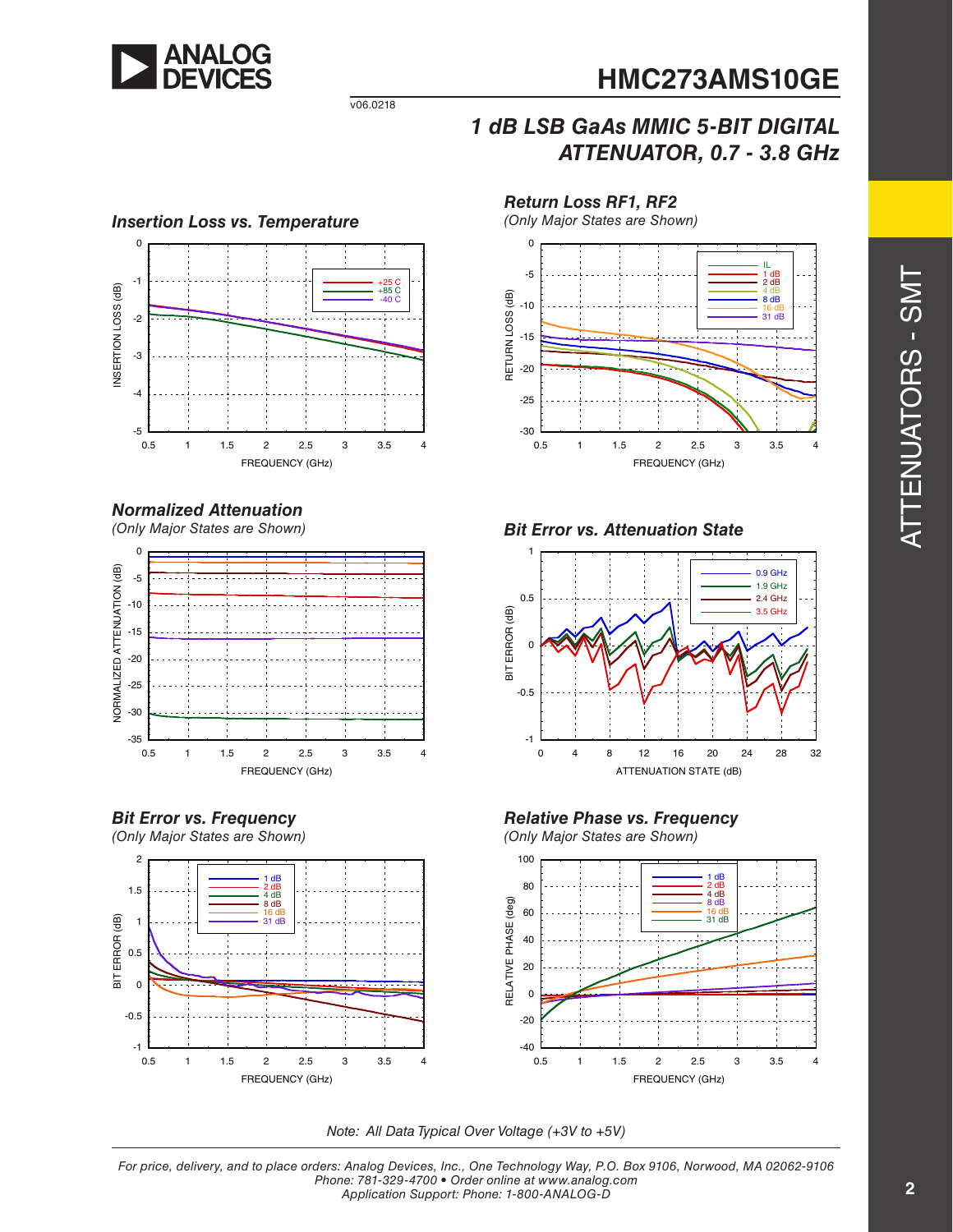

v06.0218

#### *1 dB LSB GaAs MMIC 5-BIT DIGITAL ATTENUATOR, 0.7 - 3.8 GHz*





*For price, delivery, and to place orders: Analog Devices, Inc., One Technology Way, P.O. Box 9106, Norwood, MA 02062-9106 Phone: 781-329-4700 • Order online at www.analog.com Application Support: Phone: 1-800-ANALOG-D*

**3**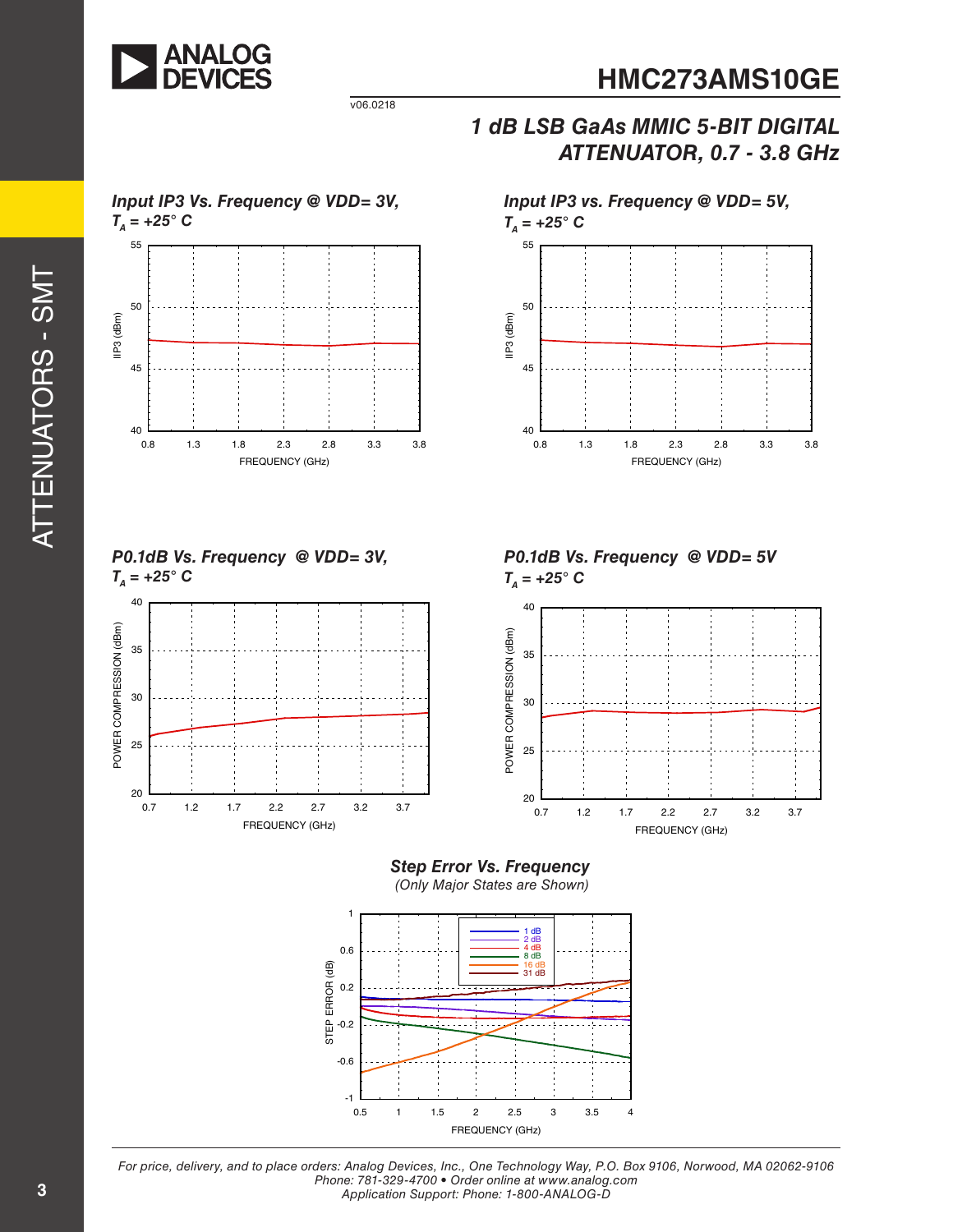

#### v06.0218

### *1 dB LSB GaAs MMIC 5-BIT DIGITAL ATTENUATOR, 0.7 - 3.8 GHz*

#### *Application Circuit*



DC blocking capacitors C1 & C2 are required on RF1 & RF2. Choose C1 = C2 = 100 ~ 300 pF to allow lowest customer specific frequency to pass with minimal loss. R1 = 5K Ohm is required to supply voltage to the circuit through either PIN 6 or PIN 10.

| <b>Control Voltage Input</b>                                                                                            |                        |                        |                        | Attenuation            |                             |
|-------------------------------------------------------------------------------------------------------------------------|------------------------|------------------------|------------------------|------------------------|-----------------------------|
| V <sub>1</sub><br>16dB                                                                                                  | V <sub>2</sub><br>8 dB | V <sub>3</sub><br>4 dB | V <sub>4</sub><br>2 dB | V <sub>5</sub><br>1 dB | Setting<br><b>RF1 - RF2</b> |
| High                                                                                                                    | High                   | High                   | High                   | High                   | Reference<br>I.L.           |
| High                                                                                                                    | High                   | High                   | High                   | Low                    | 1 dB                        |
| High                                                                                                                    | High                   | High                   | Low                    | High                   | 2 dB                        |
| High                                                                                                                    | High                   | Low                    | High                   | High                   | 4 dB                        |
| High                                                                                                                    | Low                    | High                   | High                   | High                   | 8 dB                        |
| Low                                                                                                                     | High                   | High                   | High                   | High                   | 16dB                        |
| Low                                                                                                                     | Low                    | Low                    | Low                    | Low                    | 31 dB<br>Max. Atten.        |
| Any combination of the above states will provide an attenuation<br>approximately equal to the sum of the bits selected. |                        |                        |                        |                        |                             |

#### *Truth Table Control Voltages*

| <b>State</b>                       | <b>Bias Condition</b>              |  |
|------------------------------------|------------------------------------|--|
| Low                                | 0 to +0.2 $V \text{ } @$ < 1uA Max |  |
| High                               | Vdd $\pm$ 0.2V @ 1uA Max           |  |
| Note: $Vdd = +3V$ to $5V \pm 0.2V$ |                                    |  |

#### *Absolute Maximum Ratings*

| Control Voltage (V1 - V5)    | $Vdd + 0.5V$             |
|------------------------------|--------------------------|
| Bias Voltage (Vdd)           | $+8.0$ Vdc               |
| <b>Channel Temperature</b>   | 150 $°C$                 |
| <b>Continuous Pdiss</b>      | 0.68 W                   |
| <b>Thermal Resistance</b>    | $95^{\circ}$ C/W         |
| <b>Storage Temperature</b>   | -65 to +150 $^{\circ}$ C |
| <b>Operating Temperature</b> | -40 to +85 $^{\circ}$ C  |
| <b>RF Input Power</b>        | $+26$ dBm                |
| <b>ESD Sensitivity (HBM)</b> | Class 1A                 |



ELECTROSTATIC SENSITIVE DEVICE OBSERVE HANDLING PRECAUTIONS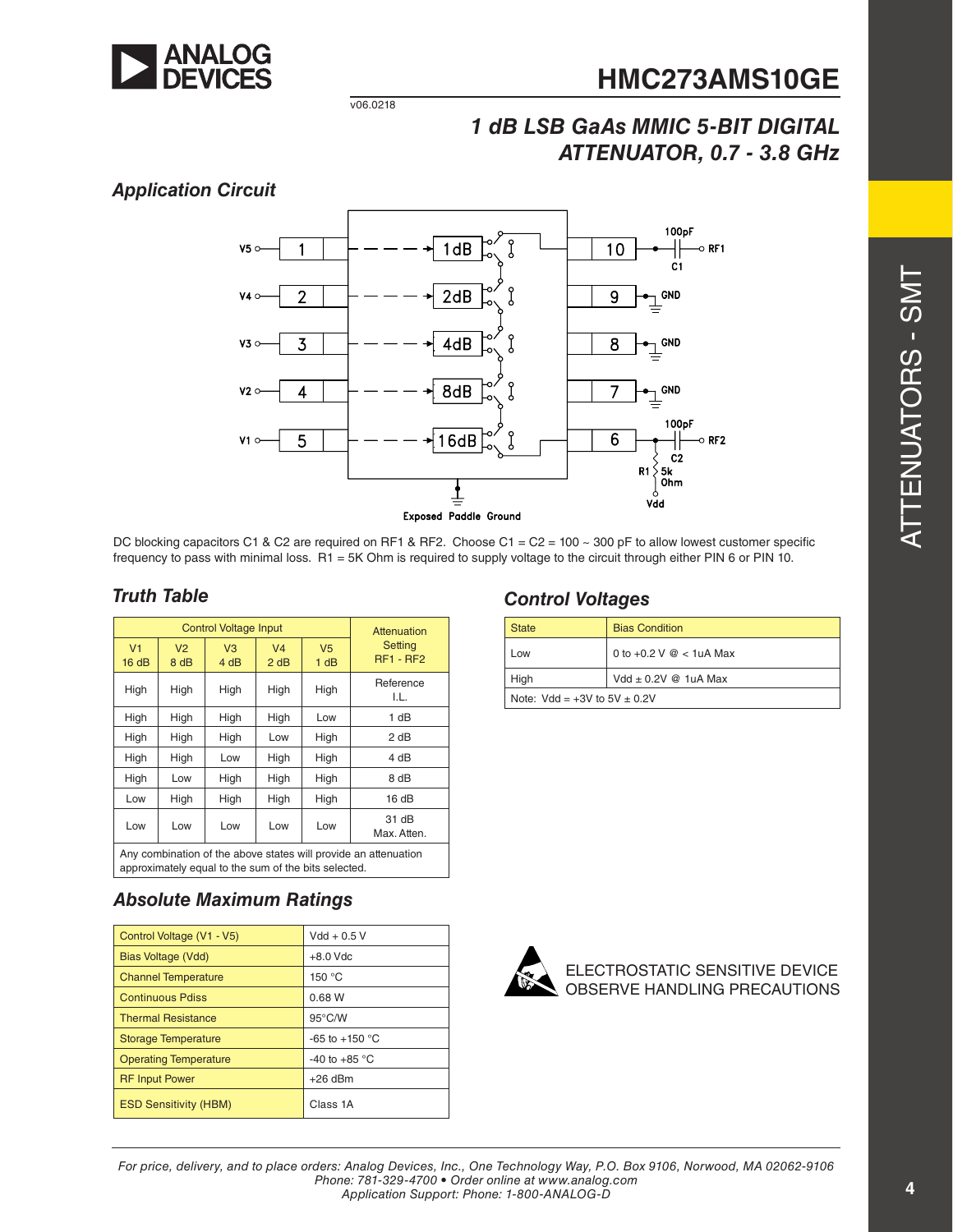

**03-02-2015-C**

03-02-2015-C

v06.0218

### *1 dB LSB GaAs MMIC 5-BIT DIGITAL ATTENUATOR, 0.7 - 3.8 GHz*

#### *Outline Drawing*





Dimensions shown in millimeters

#### *Package Information*

| <b>Part Number</b> | Package Body Material                                              | Lead Finish   | <b>MSL Rating</b>     | Package Marking <sup>[2]</sup> |
|--------------------|--------------------------------------------------------------------|---------------|-----------------------|--------------------------------|
|                    | HMC273AMS10GE   RoHS-compliant Low Stress Injection Molded Plastic | 100% matte Sn | $MSL3$ <sup>[1]</sup> | 273A<br>XXXX                   |

[1] Max peak reflow temperature of 260 °C

[2] 4 - Digit lot number XXXX